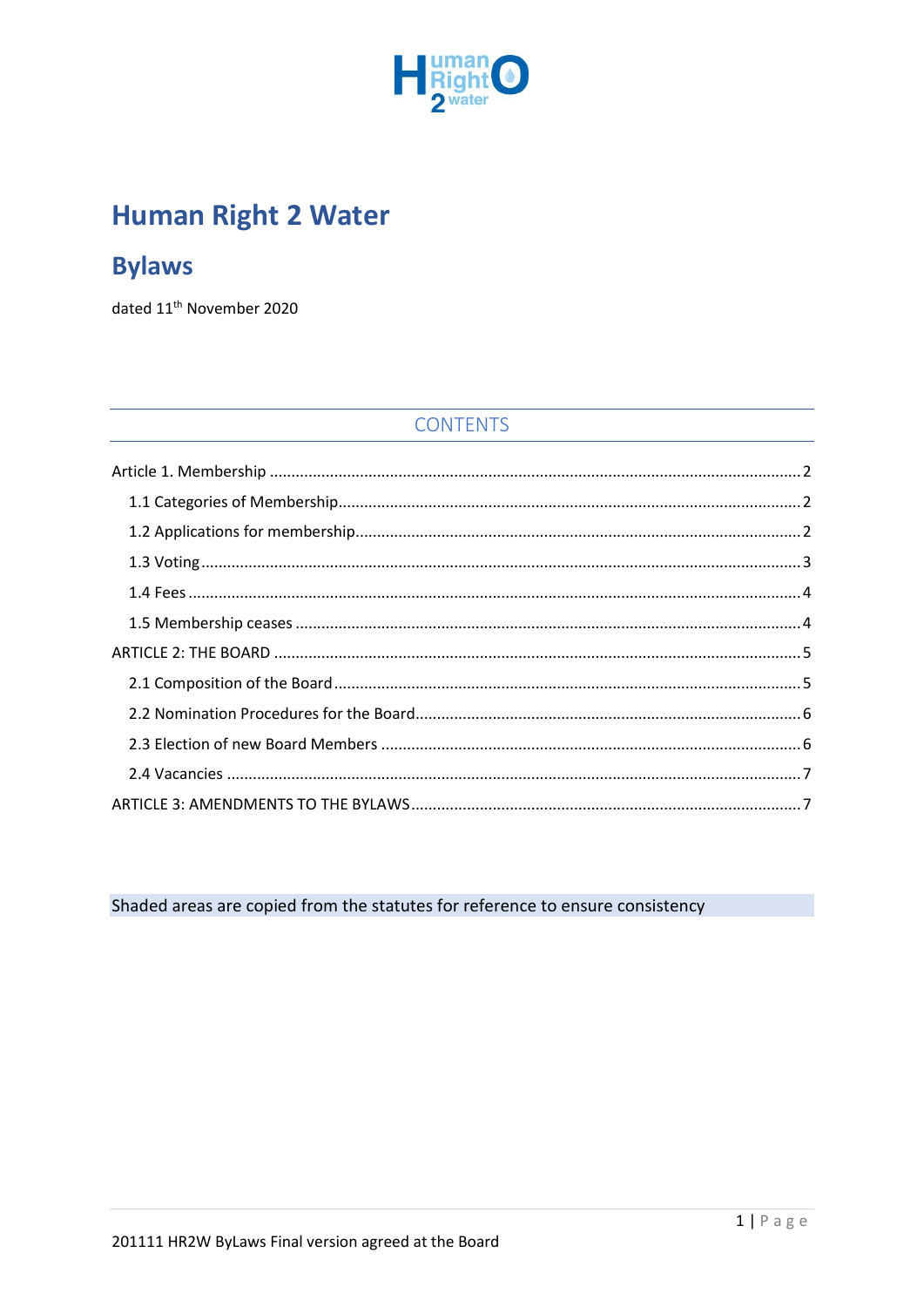

#### ARTICLE 1. MEMBERSHIP

#### <span id="page-1-0"></span>1.1 Categories of Membership

- 1. To become a member of Human Right 2 Water, the individual or organisation must demonstrate specialised knowledge or interest in realising the human rights to water and sanitation,
- 2. Any physical person or legal entity may become a member if they have demonstrated their dedication to the goals of the Association through their commitments or actions and is willing to comply with its statutes and Bylaws.
- 3. Membership is open to everyone, at the discretion of the Board, according to the following criteria:
	- i. Founding members, defined as members involved in the organisation from the beginning
	- ii. Active members, current members that are divided into Ordinary and Corporate
		- a. Ordinary Expert individuals interested and experienced in human rights to water and sanitation, water governance (including wastewater, sanitation, and hygiene), and international water law
		- b. Corporate Institutional members such as educational and research institutions, government and international agencies, business firms, corporations, and other institutions interested in human rights to water and sanitation, and who desire to support the objectives of the Association are eligible for institutional membership
	- iii. Honorary members, defined as individuals with special status based on superior knowledge and experience, as determined by the Board upon recommendation by the Membership Committee. The Board shall define the criteria for significant contribution and acknowledged eminence. Once elected as an Honorary Member, that person will pay no membership fee and retains the designation indefinitely.
	- iv. Associate members, defined as young (under 25) or student members interested in learning and sharing information about human rights to water and sanitation
- 4. The Board may establish such additional categories of membership as it deems advisable.

#### <span id="page-1-1"></span>1.2 Applications for membership

- 5. Application for membership must include sufficient evidence to comply with basic membership requirements and qualifications as approved by the Board.
- 6. Requests to become a member must be addressed to the CEO. The CEO shall review and approve or reject all membership applications, shall ensure that the applicants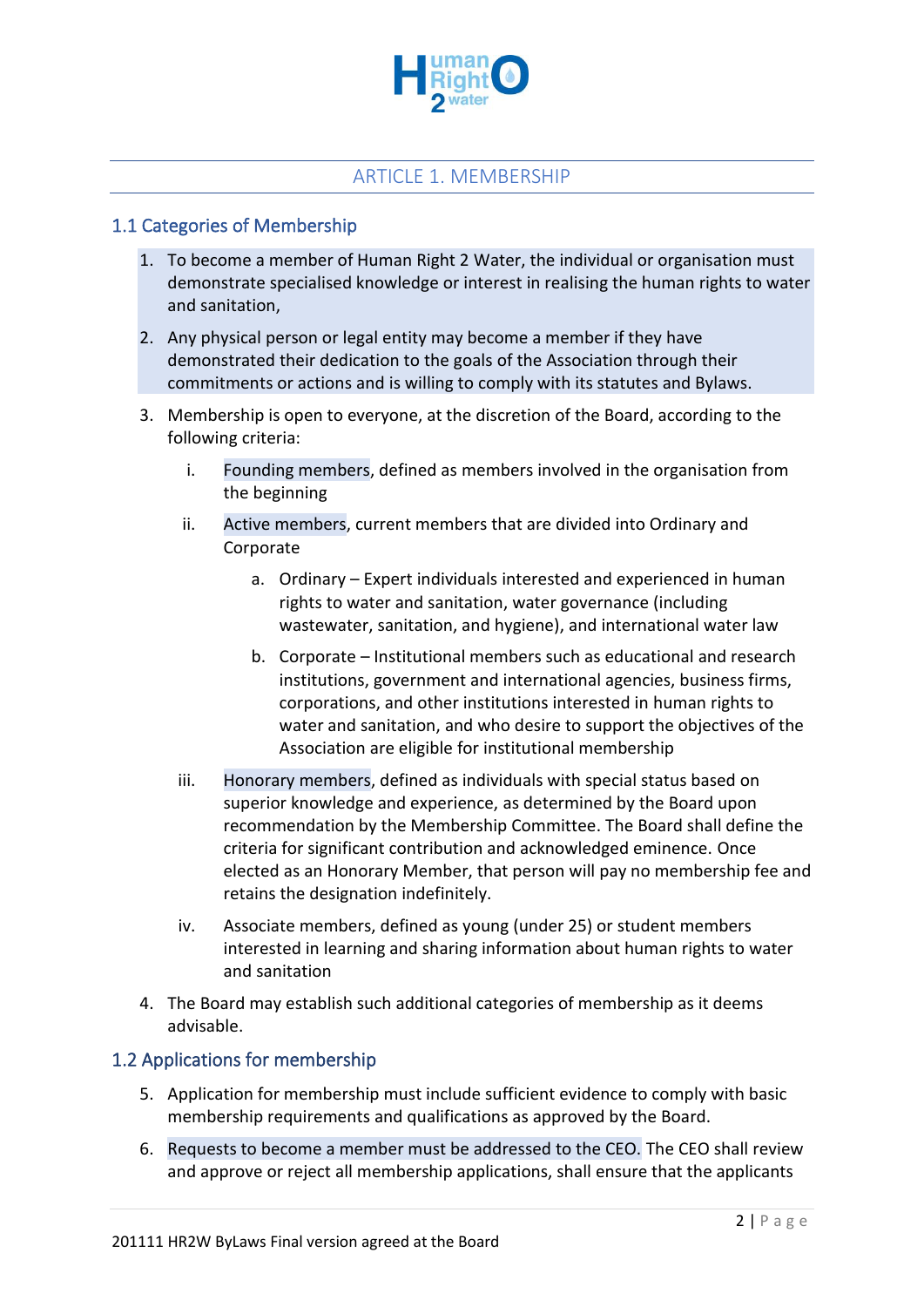

are informed of the decision, enter their names into the Association register and shall invoice the applicant for dues and other charges, where applicable. The CEO may also remove members from the Association register for failure to comply with membership requirements, including the obligation to pay Association fees within a reasonable time (if applicable).

- 7. The Board decides on the processes for admission of new members and decides on membership fees and informs the General Assembly accordingly.
- 8. No more than two Honorary Members may be selected in one year.

#### <span id="page-2-0"></span>1.3 Voting

- 1. The General Assembly is the Association's supreme authority. It is composed of all the members.
- 2. It shall hold an Ordinary Meeting once each year. It may also hold an extraordinary session whenever necessary, at the request of the Board or at least of one-fifth of its members.
- 3. The General Assembly is presided over by The President of the Association.
- 4. The General Assembly shall be considered valid provided that at least half of the Board Members are present.
- 5. Decisions of the General Assembly shall be taken by a majority vote of the members present. In case of deadlock, the President shall have the casting vote.
- 6. Decisions concerning the amendment of the Statutes and the dissolution of the Association must be approved by a two-third majority of the members present.
- 7. Votes are by a show of hands. Voting can also take place by secret ballot, if at least five members request it.
- 8. All members are entitled to one vote on all matters submitted to a vote of the Association membership.
- 9. Where a member is an institutional member, any officer, employee or agent authorized by such member shall be qualified to submit a vote on behalf of that member, as well as to serve on the Board of the Association.
- 10. A member may designate a proxy to vote in his or her interest by signing an appointment form either personally or by attorney-in-fact. The member's proxy will be effective when received by the CEO or other officer or agent authorized to tabulate votes before the proxy exercises authority under the appointment.
- 9. The Association shall hold membership meetings whenever feasible, but not less than annually. Special membership meetings may be called by the President or five percent of the members of the Association.
- 10. The Association may communicate with its membership by any means, including through the use of technology, which provides a meaningful opportunity for Association members to obtain the communicated information in a timely and complete manner. Communication may also occur through the use of the Association's official website, publication in Association newsletters, or other means.
- 11. Notice of the date, time and place of any membership meeting shall be given when sent by email or other means of electronic communication to the address of such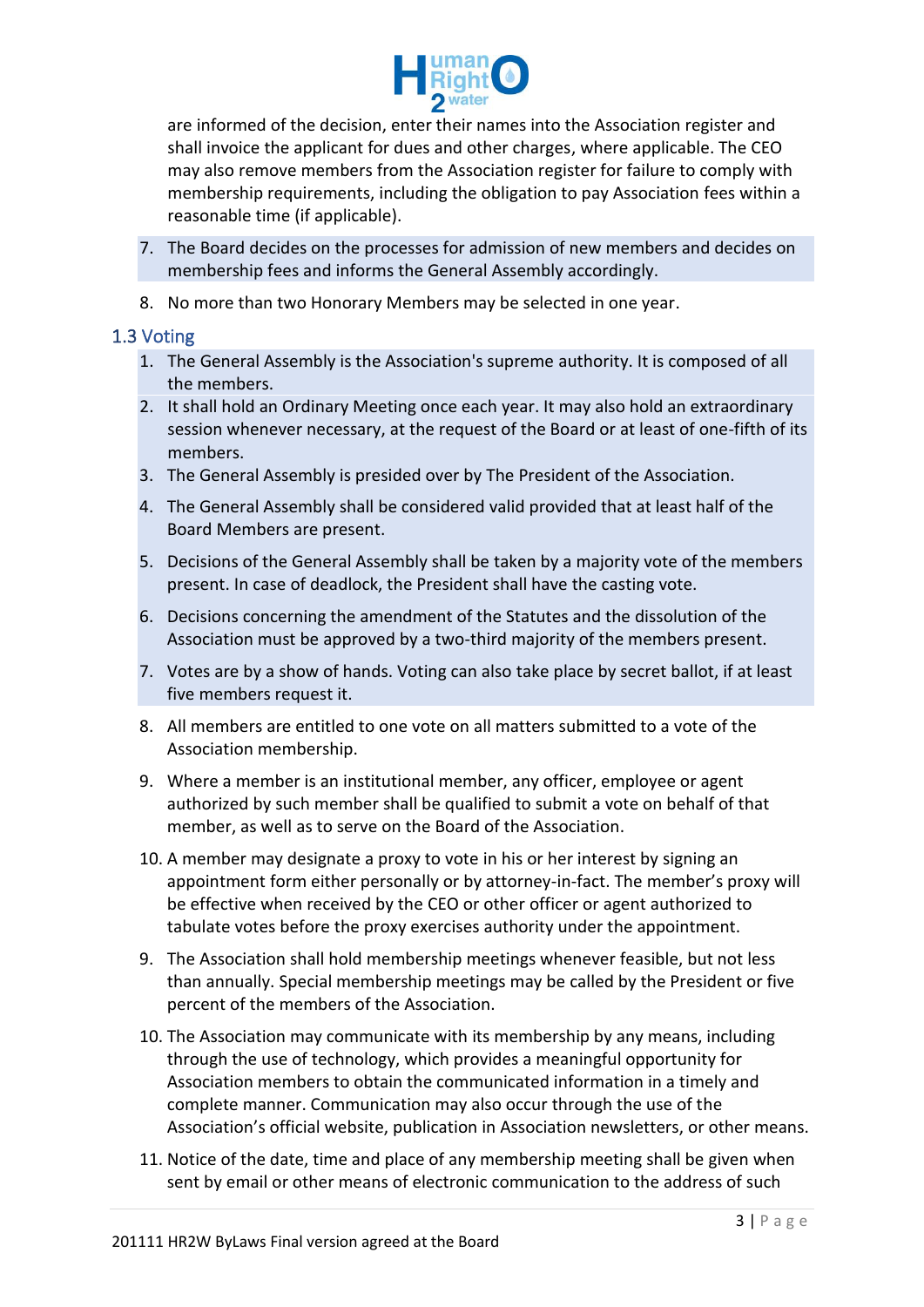

member as it appears on the records of the Association, in accordance with Article 7 of the statutes.

12. Except as otherwise provided in these Bylaws, a majority of the votes cast by the members in person or represented by proxy at a meeting at which a quorum is present shall be necessary for the adoption of any matter voted upon by the members.

#### <span id="page-3-0"></span>1.4 Fees

- 1. The Board shall have the authority to specify membership dues and to provide reduced or waived membership fees to certain membership categories. The specific amounts, and criteria for qualifying for reduced membership fees, shall be approved by a majority vote of the Board participating in the meeting. Dues shall be waived for Honorary Members.
- 2. Dues shall be paid annually in advance. Unless waived, every applicant who is admitted to membership in the Association shall be liable for payment of all dues and other charges until membership is terminated. For members to remain in good standing, any dues and other charges shall be paid annually or for multiple years in advance. The CEO shall bill all applicants and members for dues and other charges.
- 3. Where membership fees are required, any member whose dues are not paid shall not receive publications normally furnished to members in good standing and shall lose the right to vote, to make nominations, and to hold offices. The Board, for causes deemed by it to be sufficient, may extend the time for payment of dues and for the application of these penalties.
- 4. The Association may accept gifts and bequests at the discretion of the Executive Board.

#### <span id="page-3-1"></span>1.5 Membership ceases

- 1. On death;
- 2. By written resignation thereby notifying the Board;
- 3. By exclusion ordered by the Board, for just cause, with a right of appeal to the General Assembly. Appeals must be lodged within 30 days of the Board's decision being notified;
- 4. Members who have resigned or who are excluded have no rights to any part of the Association's assets;
- 5. Only the Association's assets may be used for obligations/commitments contracted in its name. Members have no personal liability.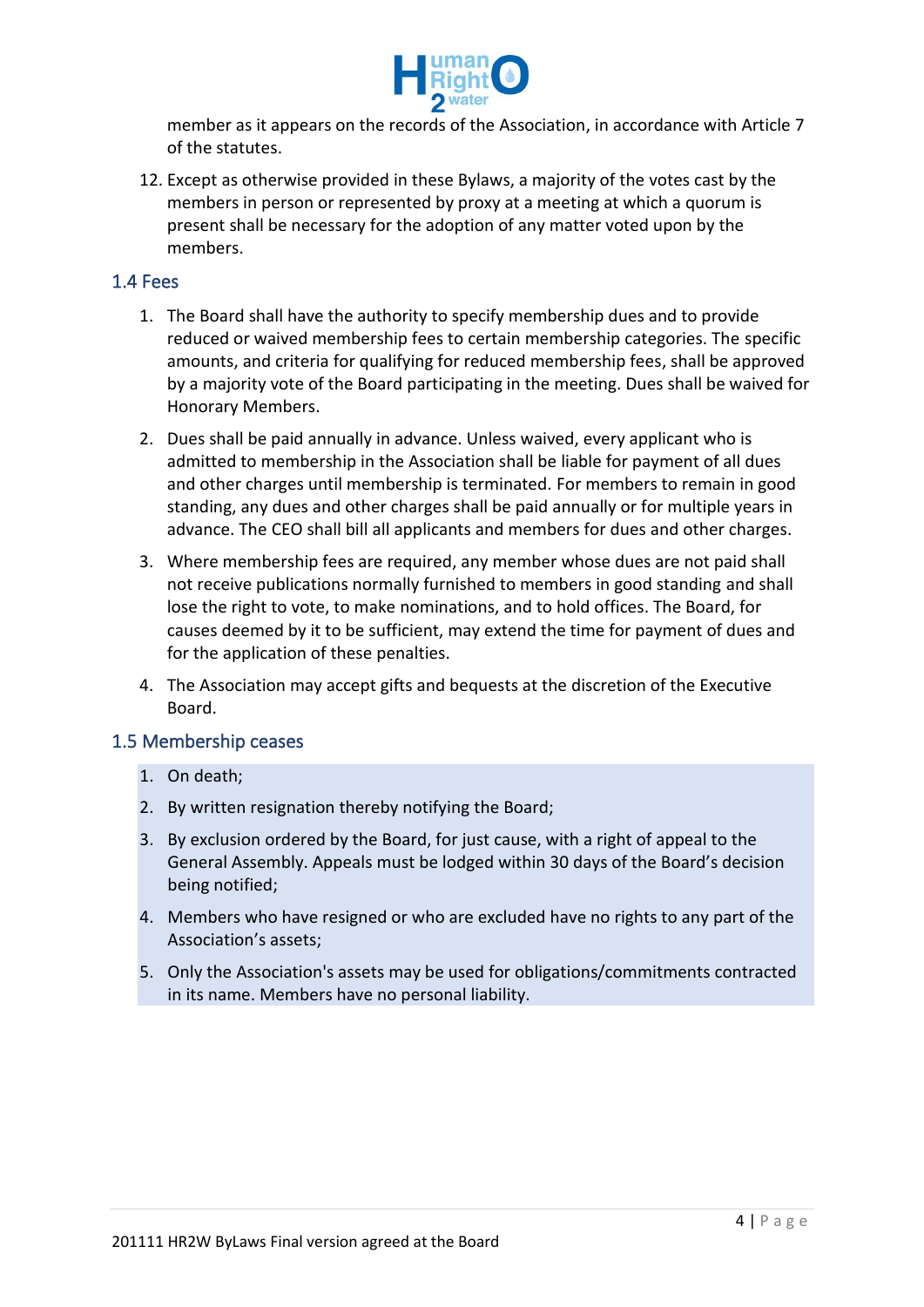

- <span id="page-4-0"></span>1. The Board is authorized to carry out all acts that further the purposes of the Association. It has the most extensive powers to manage the Association's day-today affairs.
- 2. The Board is composed of at least three members elected by the General Assembly. Each member's term of office shall last for 2 years and renewable 2 times. The Board meets as often as the Association's business requires. The number of Board Members, their powers and duties, qualifications, manner of election, and all other matters pertaining to the Board Members shall be provided in the bylaws of the Association.
- 3. The Board members work on a volunteer basis and as such can only be reimbursed for their actual expenses and travel costs. Potential attendance fees cannot exceed those paid for official commissions. For activities beyond the usual function, each Board member is eligible for appropriate compensation.
- 4. The paid employees of the Association have only a consultative vote on the Board.
- 5. The functions of the Board are:
	- a. to take the appropriate measures to achieve the goals of the Association;
	- b. to convene the ordinary and extraordinary General Assemblies;
	- c. to take decisions with regard to admission of new members as well as the resignation and possible expulsion of members;
	- d. to ensure that Statutes are applied, to draft rules of procedure, and to administer the assets of the Association.

#### <span id="page-4-1"></span>2.1 Composition of the Board

- 1. The Board shall consist of the following members, with a total of up to ten:
	- a. President
	- b. Past President
	- c. Secretary
	- d. Treasurer
	- e. Board members who shall number no more than six.
- 2. To maintain the diversity of the Board, there should be maintained:
	- a. at least 40% women;
	- b. at least one representative from each of the following geographical regions (Africa, Asia, Latin America) with no more than three members from one country;
	- c. a good mix of skills and experience to cover different areas of water governance and commercial skills;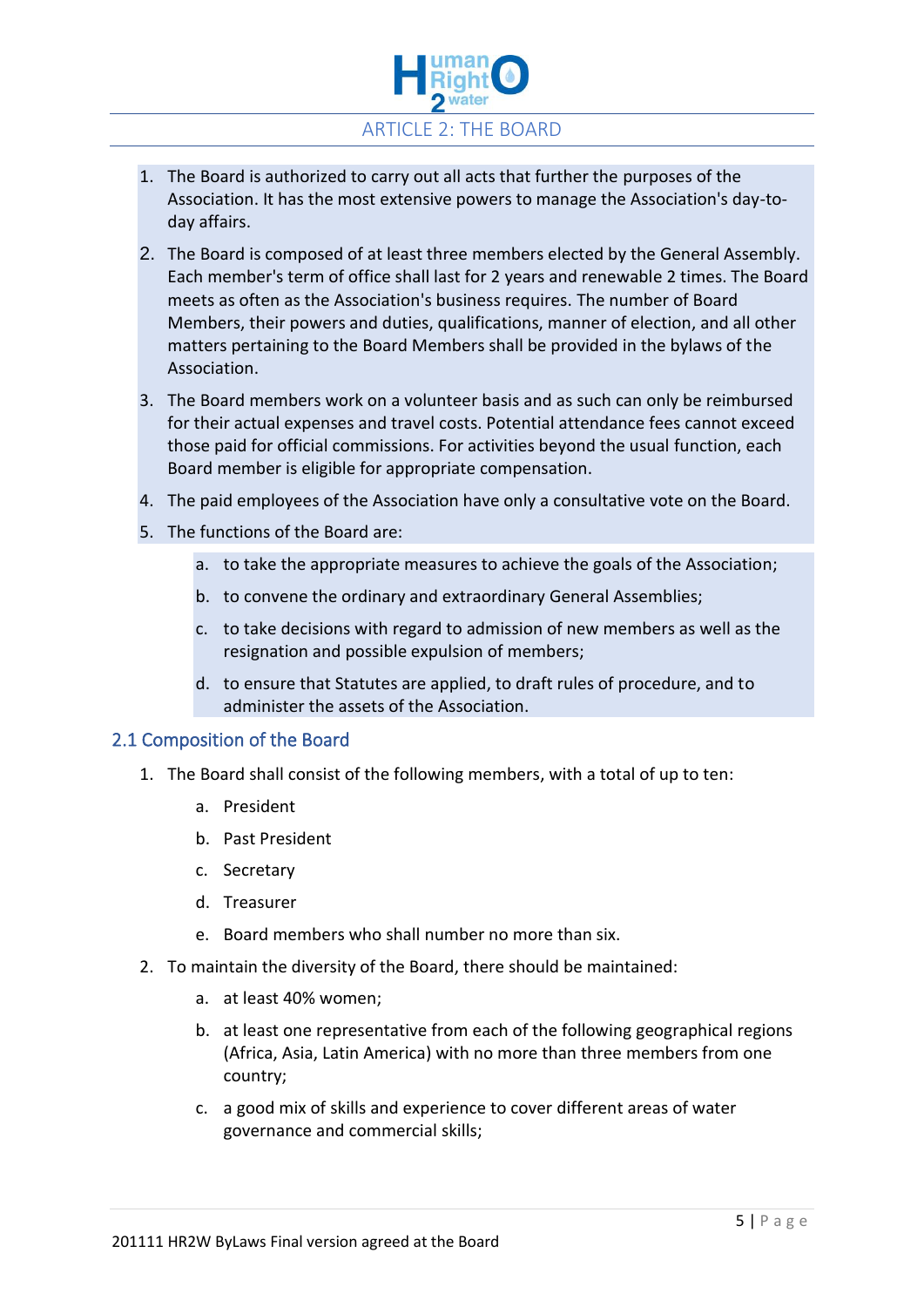

d. The Board has the right to increase the number of board members by up to two members to ensure diversity.

#### **Term**

- 1. The term of office is for two years, and renewable two times. Re-election is by vote at the AGM.
- 2. Term starts from the date of the AGM when the Board Member is voted in.

#### <span id="page-5-0"></span>2.2 Nomination Procedures for the Board

- 1. The President, with the approval of the Board, shall appoint a Nominating Committee. The Nominating Committee shall have three or more members, including at least one Past President. No member of the Nominating Committee may run for a position on the Board while serving on the Nominating Committee, nor may they be appointed to a position on the Board immediately following their service on the Nominating Committee. The Nominating Committee shall carry out the procedure established in these Bylaws and shall submit to the Board the list of candidates for offices to be filled.
- 2. The President will appoint the Chairperson of the Nominating Committee, who will receive nominations for all Board elective positions from acting Board members and from members in good standing. The period for nominations will be no less than 45 days. Members in good standing may self-nominate or may nominate others.
- 3. Any member shall be eligible to be nominated for a Board position if
	- a. they have paid their dues (if applicable);
	- b. they are willing to serve if elected; and
	- c. they do not hold a position in another organization that could be considered incompatible.
- 4. The Nominating Committee will check the nominations for eligibility, as established by these Bylaws. The deliberations of the Nominating Committee shall be confidential. After the nomination period is over, the Nominating Committee will submit a report to the Board, which shall be limited to the list of nominees. The Secretary shall be assured that the nominees are prepared to be elected and serve in the position for which they have been nominated.
- 5. The list of nominated candidates will be published in the Association newsletter, on the Association website and through social media at least 30 days before the AGM. If any nominee submitted by the Nominating Committee becomes ineligible or unavailable prior to the election, the Board may appoint a replacement.

#### <span id="page-5-1"></span>2.3 Election of new Board Members

- 1. The members of the Board shall be elected by the full membership of the Association in accordance with the procedure set forth in the Bylaws.
- 2. The election shall be conducted by vote at the AGM, by majority vote of members present in person or by proxy.